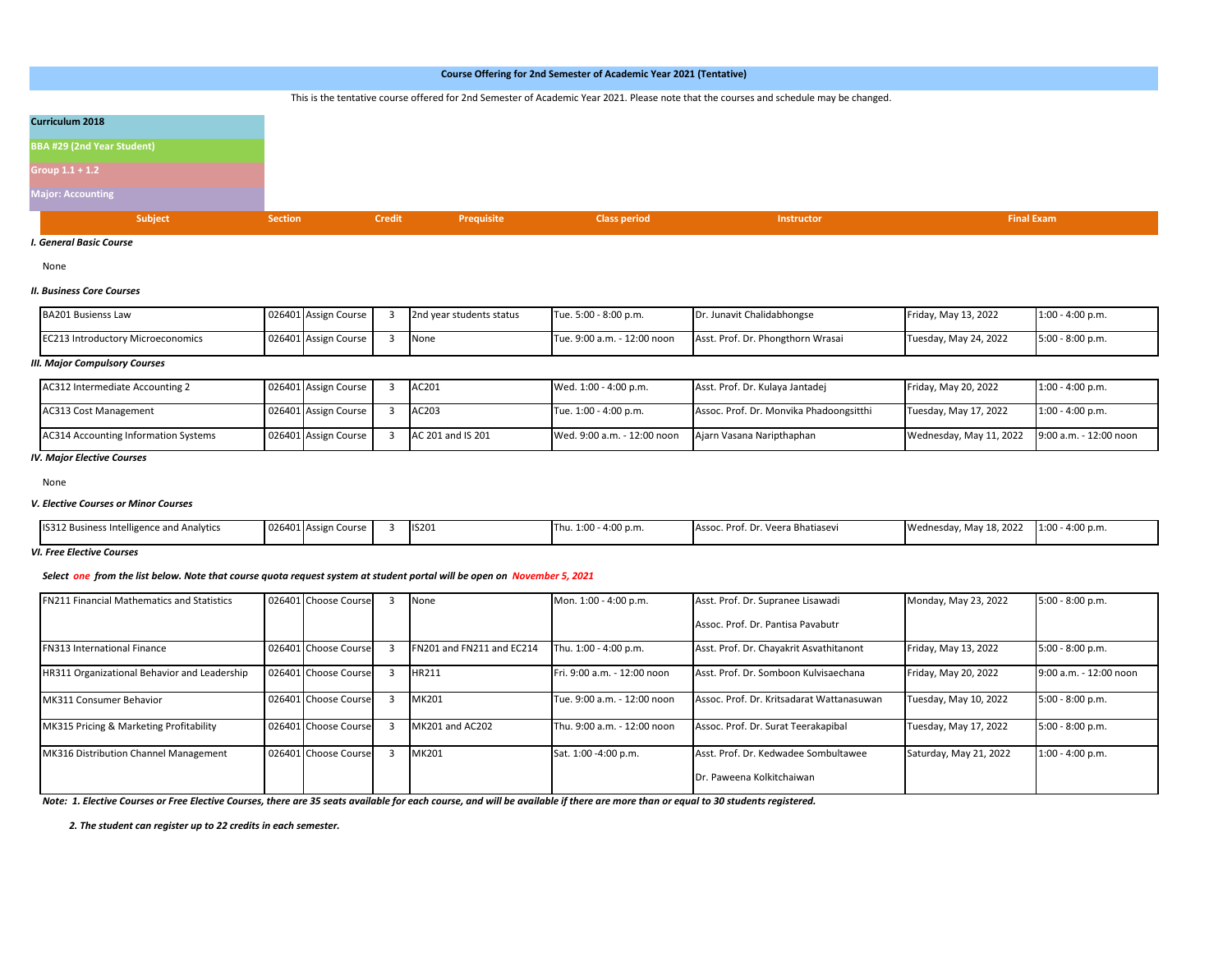|                                   |                                                                                                                                        |               |            | Course Offering for 2nd Semester of Academic Year 2021 (Tentative) |                   |                   |  |  |  |  |  |  |  |  |  |
|-----------------------------------|----------------------------------------------------------------------------------------------------------------------------------------|---------------|------------|--------------------------------------------------------------------|-------------------|-------------------|--|--|--|--|--|--|--|--|--|
|                                   | This is the tentative course offered for 2nd Semester of Academic Year 2021. Please note that the courses and schedule may be changed. |               |            |                                                                    |                   |                   |  |  |  |  |  |  |  |  |  |
| <b>Curriculum 2018</b>            |                                                                                                                                        |               |            |                                                                    |                   |                   |  |  |  |  |  |  |  |  |  |
| <b>BBA #29 (2nd Year Student)</b> |                                                                                                                                        |               |            |                                                                    |                   |                   |  |  |  |  |  |  |  |  |  |
| Group $1.1 + 1.2$                 |                                                                                                                                        |               |            |                                                                    |                   |                   |  |  |  |  |  |  |  |  |  |
| <b>Major: Marketing</b>           |                                                                                                                                        |               |            |                                                                    |                   |                   |  |  |  |  |  |  |  |  |  |
| Subject                           | <b>Section</b>                                                                                                                         | <b>Credit</b> | Prequisite | <b>Class period</b>                                                | <b>Instructor</b> | <b>Final Exam</b> |  |  |  |  |  |  |  |  |  |

*I. General Basic Course*

None

## *II. Business Core Courses*

| <b>AC202 Management Accounting</b>       | 026401 Assign Course | AC201                    | Tue. 9:00 a.m. - 12:00 noon | Assoc. Prof. Dr. Monvika Phadoongsitthi | Tuesday, May 10, 2022 | 9:00 a.m. - 12:00 noon |
|------------------------------------------|----------------------|--------------------------|-----------------------------|-----------------------------------------|-----------------------|------------------------|
| <b>BA201 Busienss Law</b>                | 026401 Assign Course | 2nd year students status | Tue. 5:00 - 8:00 p.m.       | Dr. Junavit Chalidabhongse              | Friday, May 13, 2022  | $1:00 - 4:00 p.m.$     |
| <b>EC213 Introductory Microeconomics</b> | 026402 Assign Course | None                     | Thu. 9:00 a.m. - 12:00 noon | Asst. Prof. Dr. Phongthorn Wrasai       | Tuesday, May 24, 2022 | $5:00 - 8:00 p.m.$     |

## *III. Major Compulsory Courses*

| MK312 Brand Management             | 026401 Assign Course | MK311 | Thu. 1:00 - 4:00 p.m.                                 | Asst. Prof. Dr. Nopporn Ruangwanit | Thursday, May 19, 2022                   | $1:00 - 4:00 p.m.$ |
|------------------------------------|----------------------|-------|-------------------------------------------------------|------------------------------------|------------------------------------------|--------------------|
| MK314 Product & Service Management | 026401 Assign Course | MK311 | Wed. 9:00 a.m. - 12:00 noon Dr. Sorawadee Srivetbodee |                                    | Wednesday, May 18, 2022 5:00 - 8:00 p.m. |                    |

#### *IV. Elective Courses or Minor Courses*

| MK326 International Marketing | 026401 Assign | . Course | MK201 | . 9:00 a.m.<br>12:00 noor | Aiarn Bhumiphat Gilitwala | Friday, May 20, 2022 | 12:00 noo<br>9:00 a.m. |
|-------------------------------|---------------|----------|-------|---------------------------|---------------------------|----------------------|------------------------|

## *V. Free Elective Courses*

## *Select one from the list below. Note that course quota request system at student portal will be open on November 5, 2021*

| AC311 Intermediate Accounting 1                   | 026401 Choose Course | AC201                     | Tue. 1:00 - 4:00 p.m. (before<br>midterm) | Assoc. Prof. Dr. Pailin Trongmateerut   | Tuesday, May 17, 2022 | $5:00 - 8:00 p.m.$     |
|---------------------------------------------------|----------------------|---------------------------|-------------------------------------------|-----------------------------------------|-----------------------|------------------------|
|                                                   |                      |                           | TBA (after midterm)                       | Aiarn Saifon Inkaew                     |                       |                        |
| <b>FN211 Financial Mathematics and Statistics</b> | 026401 Choose Course | None                      | Mon. 1:00 - 4:00 p.m.                     | Asst. Prof. Dr. Supranee Lisawadi       | Monday, May 23, 2022  | $5:00 - 8:00 p.m.$     |
|                                                   |                      |                           |                                           | Assoc. Prof. Dr. Pantisa Pavabutr       |                       |                        |
| <b>FN313 International Finance</b>                | 026401 Choose Course | FN201 and FN211 and EC214 | Thu. 1:00 - 4:00 p.m.                     | Asst. Prof. Dr. Chayakrit Asvathitanont | Friday, May 13, 2022  | $5:00 - 8:00 p.m.$     |
| HR311 Organizational Behavior and Leadership      | 026401 Choose Course | HR211                     | Fri. 9:00 a.m. - 12:00 noon               | Asst. Prof. Dr. Somboon Kulvisaechana   | Friday, May 20, 2022  | 9:00 a.m. - 12:00 noon |

*Note: 1. Elective Courses or Free Elective Courses, there are 35 seats available for each course, and will be available if there are more than or equal to 30 students registered.*

 *2. The student can register up to 22 credits in each semester.*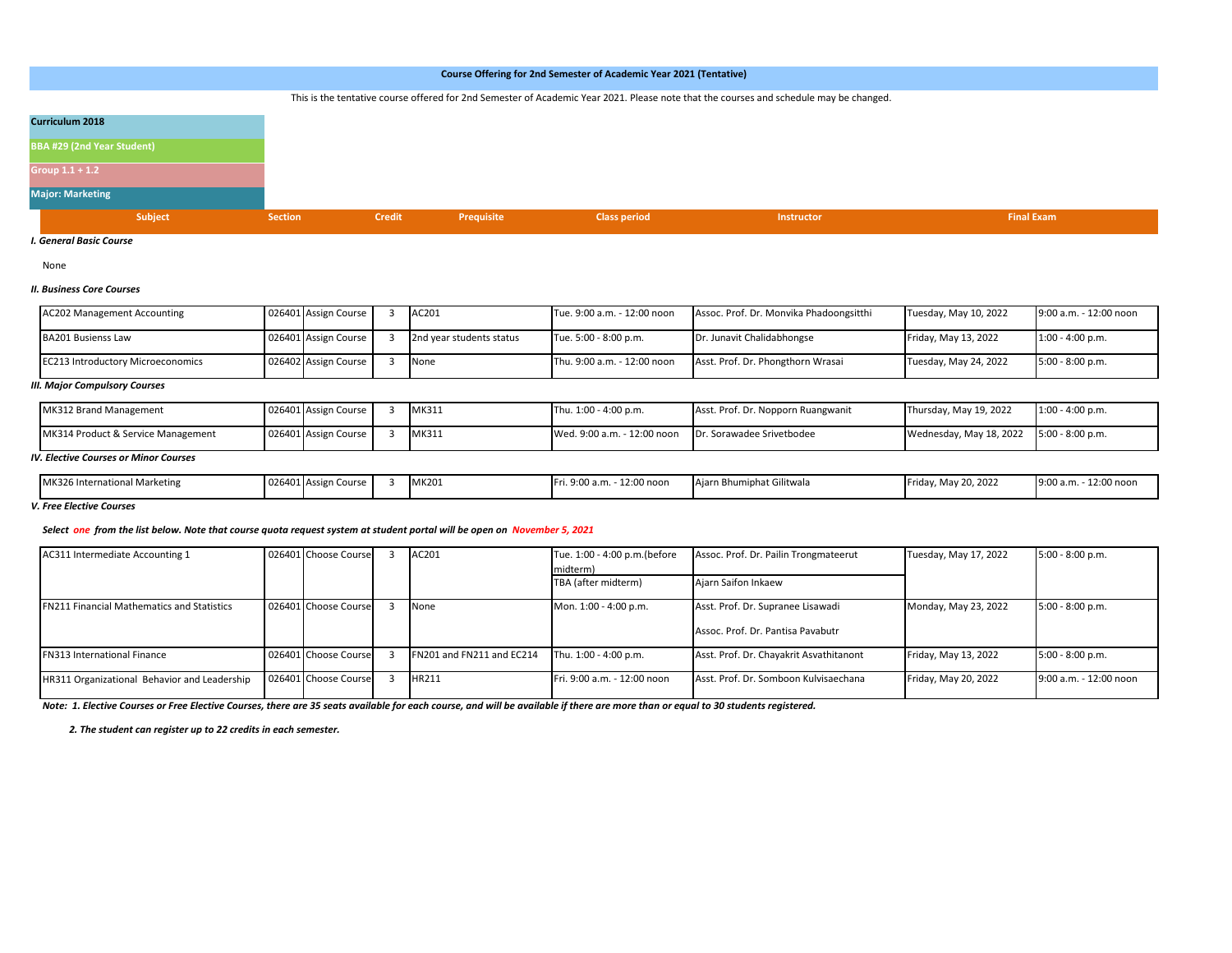|                                   |                |               |            | Course Offering for 2nd Semester of Academic Year 2021 (Tentative)                                                                     |                   |                   |
|-----------------------------------|----------------|---------------|------------|----------------------------------------------------------------------------------------------------------------------------------------|-------------------|-------------------|
|                                   |                |               |            | This is the tentative course offered for 2nd Semester of Academic Year 2021. Please note that the courses and schedule may be changed. |                   |                   |
|                                   |                |               |            |                                                                                                                                        |                   |                   |
| Curriculum 2018                   |                |               |            |                                                                                                                                        |                   |                   |
|                                   |                |               |            |                                                                                                                                        |                   |                   |
| <b>BBA #29 (2nd Year Student)</b> |                |               |            |                                                                                                                                        |                   |                   |
| Group $2.1 + 2.2$                 |                |               |            |                                                                                                                                        |                   |                   |
|                                   |                |               |            |                                                                                                                                        |                   |                   |
| <b>Major: Finance</b>             |                |               |            |                                                                                                                                        |                   |                   |
| Subject                           | <b>Section</b> | <b>Credit</b> | Prequisite | <b>Class period</b>                                                                                                                    | <b>Instructor</b> | <b>Final Exam</b> |
|                                   |                |               |            |                                                                                                                                        |                   |                   |

*I. General Basic Course*

**None**

## *II. Business Core Courses*

| <b>BA202 Taxation</b>                    | 026401 Assign Course | 2nd year students status | Mon. 5:00 - 8:00 p.m. (before<br>midterm) | Dr. Arthit Satthavorasit             | Thursday, May 12, 2022 | $5:00 - 8:00 p.m.$ |
|------------------------------------------|----------------------|--------------------------|-------------------------------------------|--------------------------------------|------------------------|--------------------|
|                                          |                      |                          | Thu. 1:00 - 4:00 p.m.(after<br>midterm)   | Ajarn Patcharaporn Trinvuthipong     |                        |                    |
|                                          | 026402 Assign Course | 2nd year students status | Thu. 5:00 - 8:00 p.m. (before<br>midterm) | Dr. Arthit Satthavorasit             | Thursday, May 12, 2022 | $5:00 - 8:00 p.m.$ |
|                                          |                      |                          | Wed. 1:00 - 4:00 p.m.(after<br>midterm)   | Ajarn Patcharaporn Trinvuthipong     |                        |                    |
| <b>EC214 Introductory Macroeconomics</b> | 026401 Assign Course | None                     | Mon. 1:00 - 4:00 p.m.                     | Ajarn Pongpalin Yingchoncharoen      | Friday, May 20, 2022   | $5:00 - 8:00 p.m.$ |
|                                          | 026402 Assign Course | None                     | Mon. 9:00 a.m. - 12:00 noon               | Ajarn Pongpalin Yingchoncharoen      | Friday, May 20, 2022   | $5:00 - 8:00 p.m.$ |
| <b>OM201 Operations Management</b>       | 026401 Assign Course | None                     | Mon. 9:00 a.m. - 12:00 noon               | Asst. Prof. Dr. Panuwong Kumpirarusk | Monday, May 9, 2022    | $1:00 - 4:00 p.m.$ |
|                                          | 026402 Assign Course | None                     | Mon. 1:00 - 4:00 p.m.                     | Asst. Prof. Dr. Panuwong Kumpirarusk | Monday, May 9, 2022    | $1:00 - 4:00 p.m.$ |

# *III. Major Compulsory Courses*

| <b>FN311 Financial Management</b> | 026401 Assign Course | <b>FN201 and FN211</b> | Thu. 9:00 a.m. - 12:00 noon | Asst. Prof. Obrom Chaowalerd        | Thursday, May 19, 2022 | 9:00 a.m. - 12:00 noon |
|-----------------------------------|----------------------|------------------------|-----------------------------|-------------------------------------|------------------------|------------------------|
| <b>FN312 Investments</b>          | 026401 Assign Course | <b>FN201 and FN211</b> | Tue. 1:00 - 4:00 p.m.       | Asst. Prof. Dr. Anchada Charoenrook | Thursday, May 12, 2022 | $1:00 - 4:00 p.m.$     |
|                                   | 026402 Assign Course | <b>FN201 and FN211</b> | Thu. 1:00 - 4:00 p.m.       | Asst. Prof. Dr. Anchada Charoenrook | Thursday, May 12, 2022 | $1:00 - 4:00 p.m.$     |

*IV. Major Elective Courses*

None

# *V. Elective Courses or Minor Courses*

| .nt of International Busines 026401 Assign Course<br><b>IB311 GK</b><br>` Environment |  | <b>Inone</b> | $ -$<br>$\sim$ 00<br>a∙nn<br>12:00 nooi<br>1.11111111111 | . Tanvisutl<br>.Dr. Arunee | May 10, 2022<br>ITuesday, | $-8:00$ p.m.<br>5:00 |
|---------------------------------------------------------------------------------------|--|--------------|----------------------------------------------------------|----------------------------|---------------------------|----------------------|